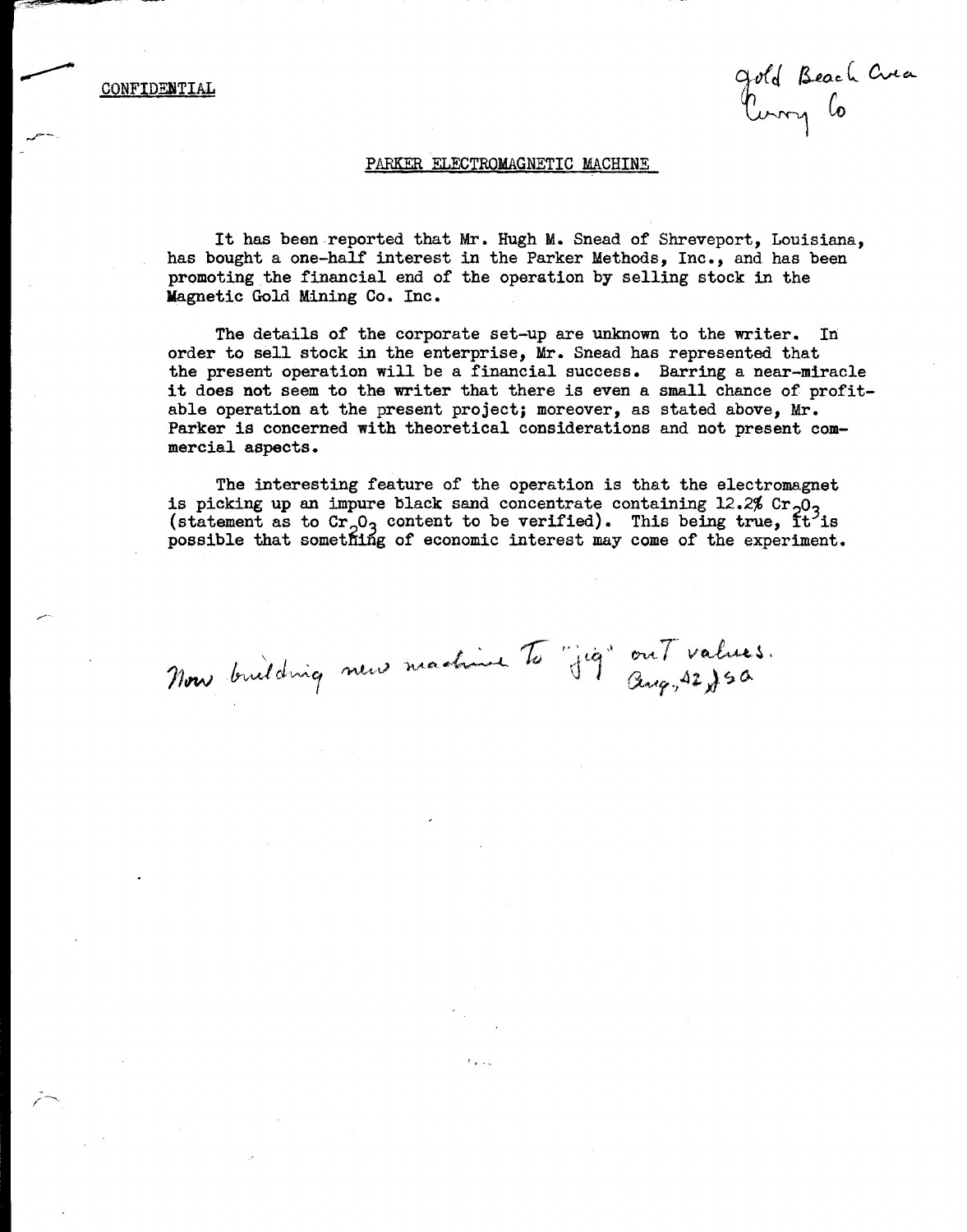# PARKER-ELECTROMAGNETIC MACHINE PROJECT Lobster Creek Area

•

Locality visited this date. Local reports indicate that there has been no work done there for the past month. All machinery was removed except the cable used with the drag-line and the scraper bucket. There is a wreck of some sort of a gasoline engine.

There is a sizeable trench on the northeast side of Euchre Creek, where it parallels the ocean behind a spit Euchre Creek, where it parallels the ocean behind a spit before it empties into the ocean. The trench must be about 50 ft. long and 12 ft. deep. Apparently the set-up as previously mentioned of drag-lining the creek bed was abandoned, and a trench started parallel to the creek and some 100 feet away.

Apparently, FINIS may be written to this project.

RCT 5/22/41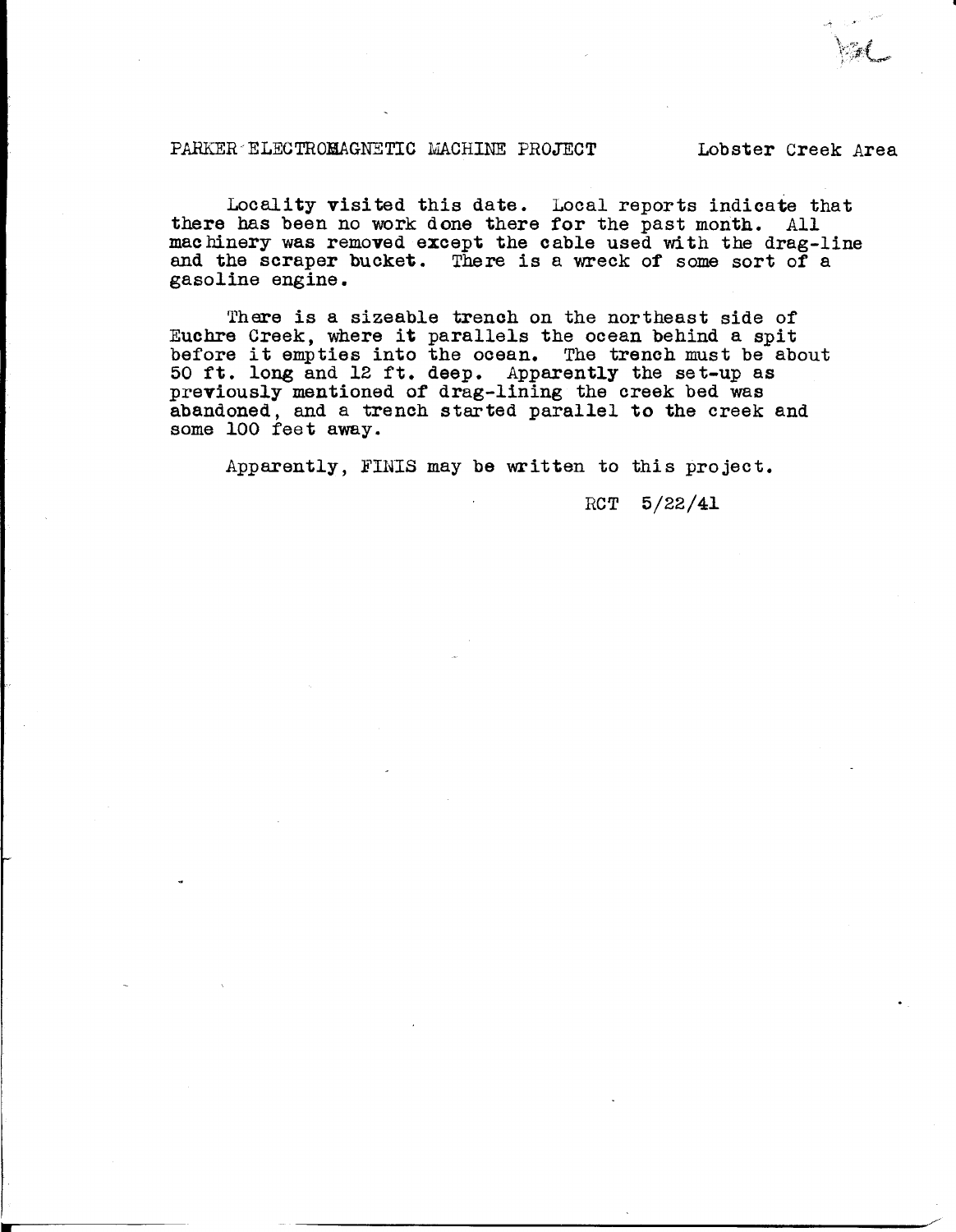September 1, 1942  $\rightarrow$  W State Department of Geology and Mineral Industries

702 Woodlark Building Portland, Oregon

OREGON METALS COMPANY (chrome sands) Lobster Creek Area see also Parker Electromagnetic Machine Project.

Operator: Joseph E. Parker, Gold Beach, Oregon. Location: W} sec. 8, T. 35 S., R. 15 W., at the mouth of Euchre Creek. History: See Parker Electromagnetic Machine Project.

Development: A drag line is being installed to deliver beach sands

to a large box-like flume. The sand enters the head box where it is trapped by a baffle, and raked by a sort of harrow. This is supposed to concentrate the black sands at the bottom. The baffle is removed and water is added to the flume. The water is given a reciprocal motion by raising and lowering a heavy box at the lower end. This motion simulates the waves on a beach. The lighter grains are washed off and the concentrate is shoveled out and dried. The electromagnetic apparatus removes the magnetic portion, leaving the chrome sand.

Informant: Ray C. Treasher, August 21, 1942.

See C.F.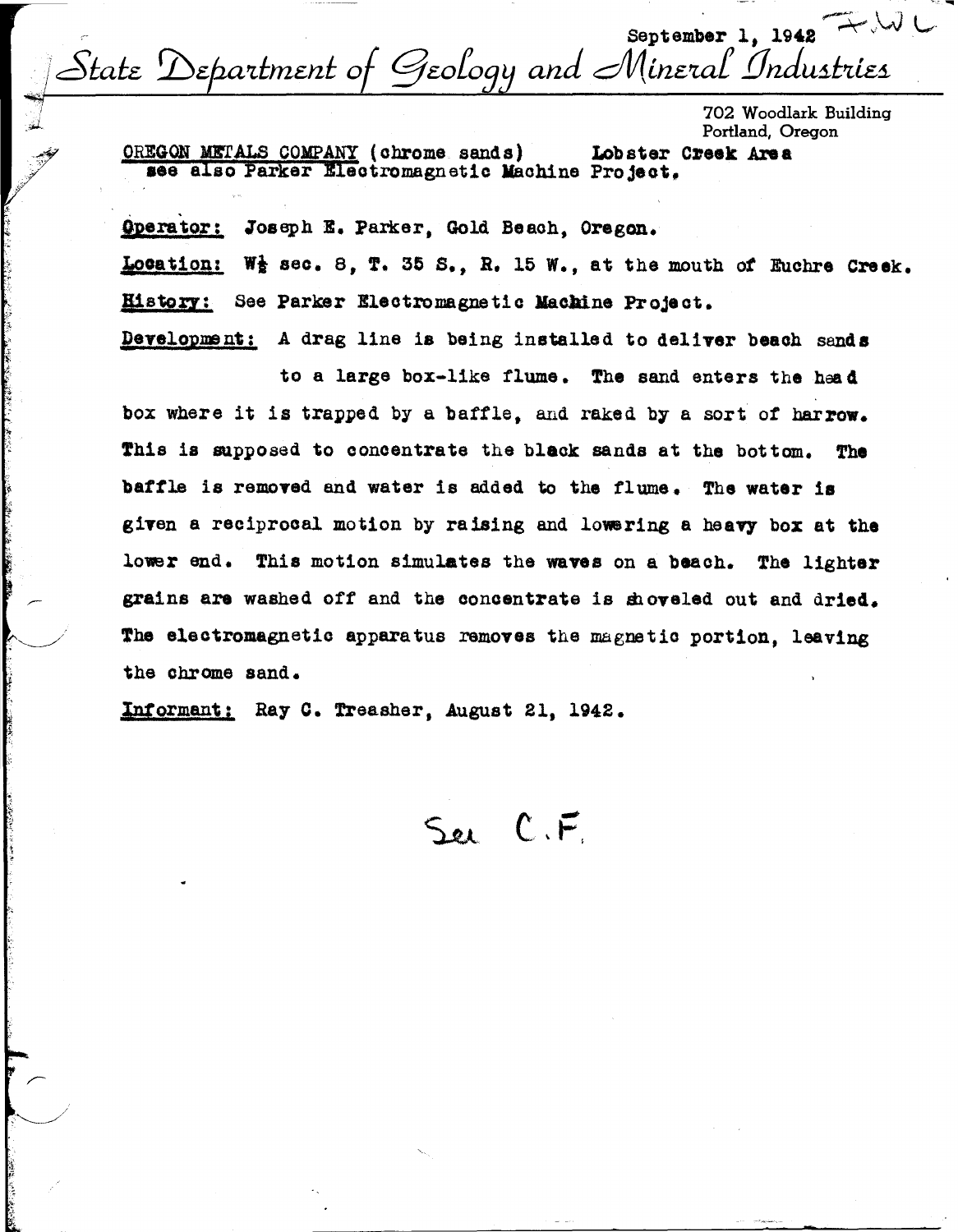# Name: Parker Electromagnetic Machine Project Gold Beach Area.

Ownership: Parker Methods, Inc., Gold Beach, Oregon or P.O.Box ll79, Shreveport, Louisiana (lessee)

Location: North end of Ophir Beach at the mouth of Euchre Creek in  $W^{\frac{1}{2}}$  sec. 8, T. 35 S., R. M.W. The operation is reached from U.S. Highway by turning west through a gate of a private road just north of the Ophir School. The road is about one-quarter mile long and leads to the beach.

**llriiiil.lllll!ll.~~!!!!Ql!, .. 1!1-IIJ,lll!S&!ilii!¥1ii&-tti!ISIIJ.l!lll!!!lll!J.11!!19& 111111 ..&11111111. -11111!11!1!!!!'\"""·..,.,..,,,** O!i:•-~----~-.....,,..--~-s---•s!!!!. **----ll!l!!l!!!ll!ll!lll!l!!lllll!ll!!'!"""---,,..,,-c---~** ---~

#### Description of

I

Operation: The underlying theory of the project is that in streams draining  $\text{auri}$ . ferous regions, the transportation of gold and other valuable minerals is a continuing process, and that where topographical conditions are favorable, methods of excavation and recovery may be used according to a plan devised by Joseph E. Parker.

In the beds of such streams, an excavation would be made to bedrock **which** would serve as a catch basin for the heavier minerals, the lighter products being conveyed on over the excavation.

At Ophir Beach, at the mouth of Euchre Creek, a diesel engine scraper hoist set up on the east side of the stream, with a dead man set on the opposite side, operates a rake scraper so that material excavated from the stream is dumped into a sluice on the west side of the stream.

The attempt is being made to reach bedrock at this point. The latest report is that the lowest point of the excavation has now reached a point 24 feet below the surface of the stream, and that probably bedrock is close. Mr. Parker reports (September 14, 1940) that pannings at this depth show greatly increased values in free gold. Below a depth of 18 feet, difficulty has been bad with boulders. At times, blasting has been done. It seems likely that the sides of the excavation are now at such an angle that slides will continually occur. Naturally, any freshets in the stream, severe winter storms, or very high tides will probably fill the excavation completely. Mr. Parker stated that this present operation was in the nature of an experiment, and that his main object in doing the work at this point was to prove that bedrock could be reached.

As an adjunct to the plan, Mr. Parker has devised an electromagnetic machine, the operating mechanism of which is water tight, and the machine may be used under water. Thus, in the course of excavating in the bed of a stream, the machine could be dragged through the excavation with the scraper cable, and is designed to pick up whatever material is attracted to the electromagnets. A Ford **engine** and electric generator are enclosed' in a water-tight steel box set on iron sled runners. At each of the four corners of the sled inside the runners are cylindrical magnets which are energized through cables from the-generator. Operating push buttons on the outside of the box permit outside control of the engine. Vertical pipes are provided for exhaust and intake of the engine at the desired depth under **water.** 

At the present time, the electromagnetic machine is being dragged over the surface of the beach by means of a tractor and is picking up black sand at the rate of something over a ton an hour. The material picked up is said to assay  $12.2$  Cr<sub>2</sub>0<sub>3</sub>.

Samples were taken of the various products of the operation. Results have not yet been received.

 $\mathcal{L}^{\mathcal{N}}$  Informant: 51).

F. W. Libbey, Mining Engineer August 29, 1940

State Dept. or Geology & Min. Industries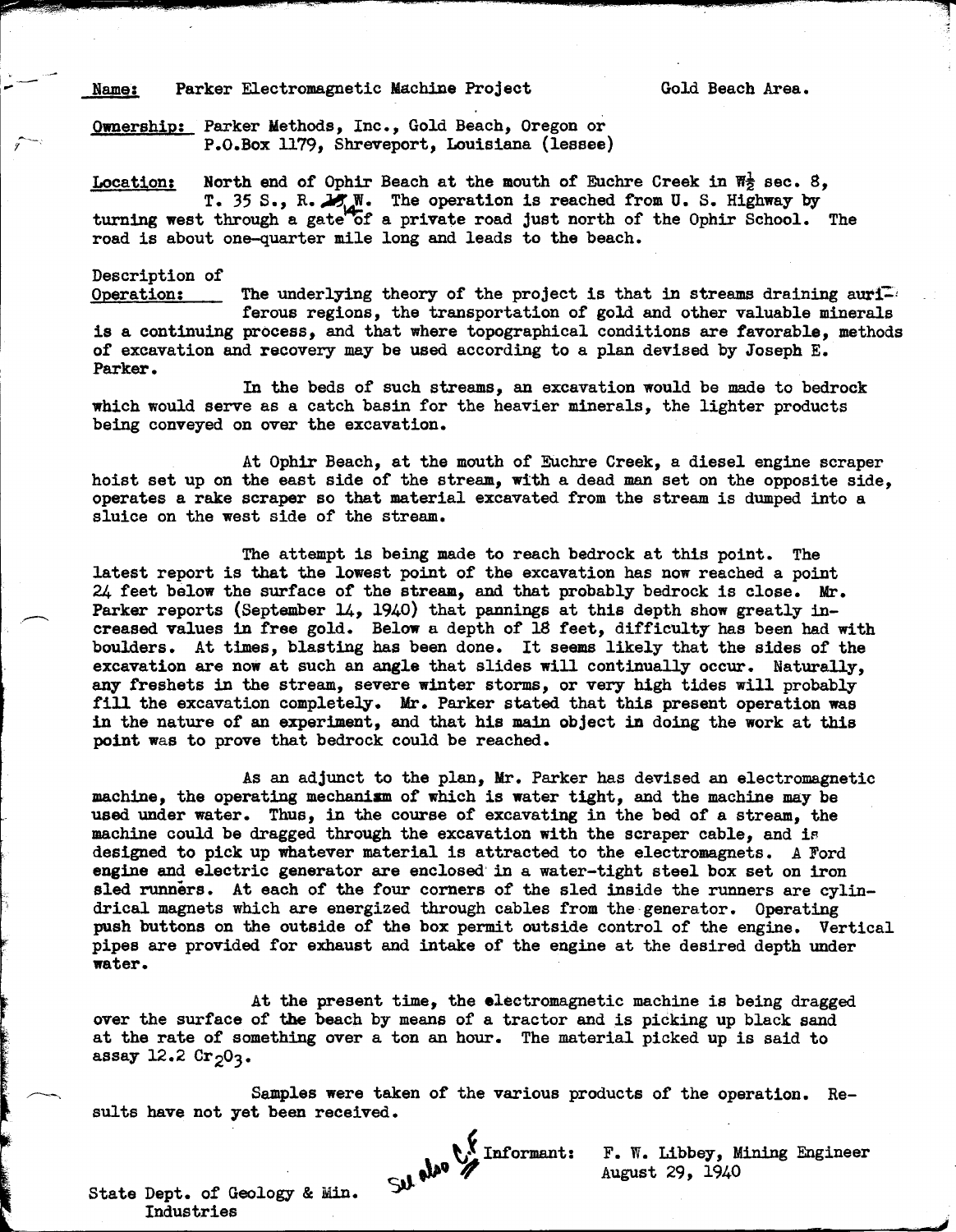# PARKER ELECTROMAGNETIC MACHINE

It has been reported that Mr. Hugh M. Snead of Shreveport, Louisiana, has bought a one-half interest in the Parker Methods, Inc., and has been promoting the financial end of the operation by selling stock in the Magnetic Gold Mining Co. Inc.

The details of the corporate set-up are unknown to the writer. In order to sell stock in the enterprise, Mr. Snead has represented that the present operation will be a financial success. Barring a near-miracle it does not seem to the writer that there is even a small chance of profitable operation at the present project; moreover, as stated above, Mr. Parker is concerned with theoretical considerations and not present commercial aspects.

The interesting feature of the operation is that the electromagnet is picking up an impure black sand concentrate containing 12.2% Cr<sub>203</sub> (statement as to Cr<sub>2</sub>0<sub>3</sub> content to be verified). This being true, it is possible that something of economic interest may come of the experiment.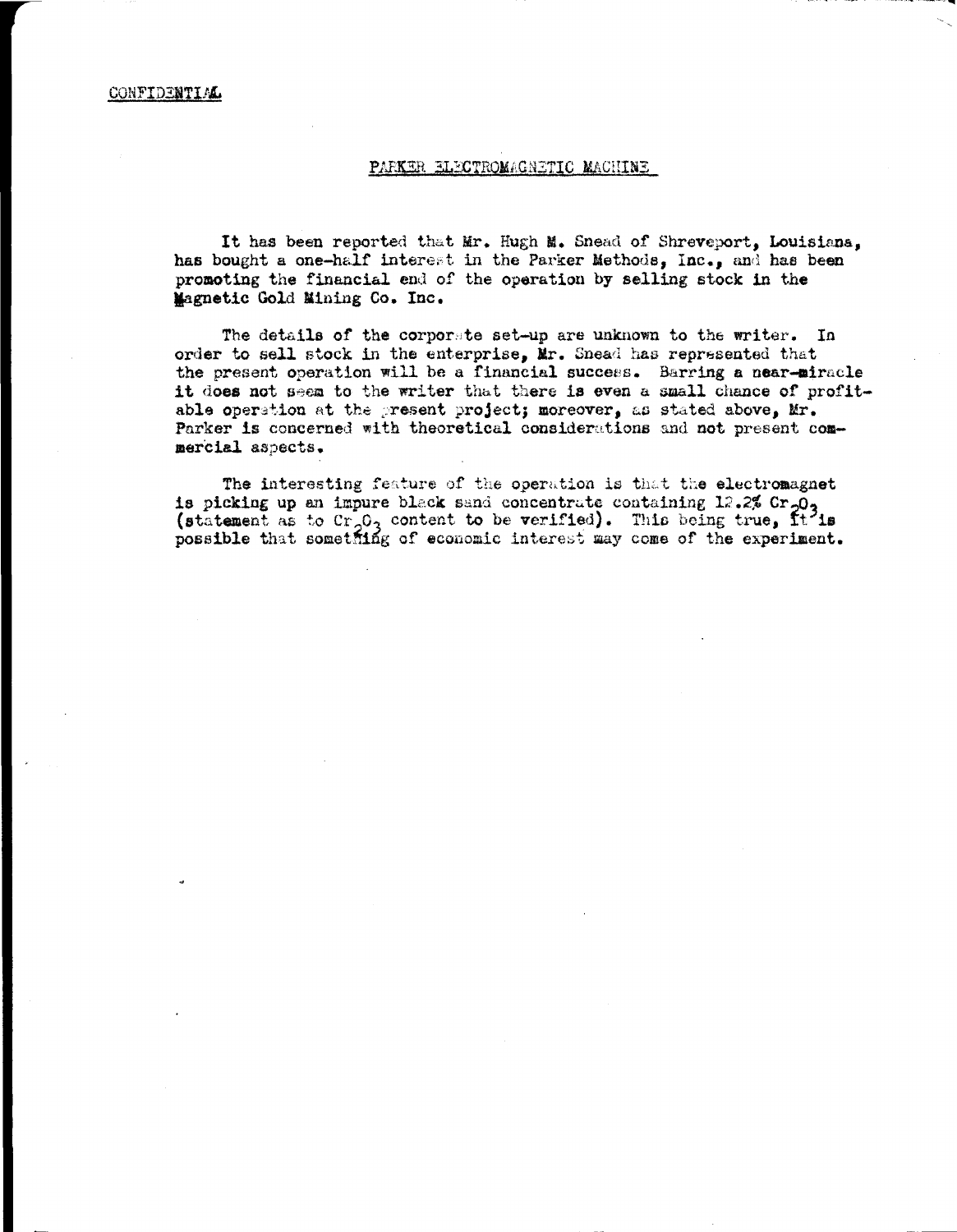## CRIB MINERAL RESOURCES FILE 12

RECORD IDENTIFICATION RECORD NO............. M061358 RECORD TYPE........... XIM COUNTRY/BRGANIZATION. USGS DEPOSIT NO. ........... 036 MAP CODE ND. OF REC..

### REPORTER

| DATE  76 05                                               |  |
|-----------------------------------------------------------|--|
| UPDATED 78 11                                             |  |
| BYoscoccoccoccoccoccoccoccoccoc BRADLEY, Roy WALKER, Go W |  |

### NAME AND LOCATION

|  | SYNONYM NAME OPHIR |  |  |
|--|--------------------|--|--|

MINING DISTRICT/AREA/SUBDIST. LOBSTER CREEK AREA

COUNTRY CODE ................... US COUNTRY NAME: UNITED STATES

STATE CODE................ OR STATE NAME: OREGON

COUNTY ................... CURRY

- QUAD SCALE QUAD NO OR NAME 1: 62500 PORT ORFORD
- LATITUDE LONGITUDE  $42 - 33 - 45N$  $124 - 23 - 11W$
- UTM NORTHING UTM EASTING UTM ZONE ND 4712950.0 386200.0  $+10$
- **TWP**...... 355 RANGE.... 15W SECTION... 08

POSITION FROM NEAREST PROMINENT LOCALITY: 14 MILES SOUTH OF PORT ORFORD

```
COMMODITY INFORMATION
COMMODITIES PRESENT........... AU PT
   PRODUCER(PAST OR PRESENT):
              MAJOR PRODUCTS.. AU
              MINOR PRODUCTS.. PT
```